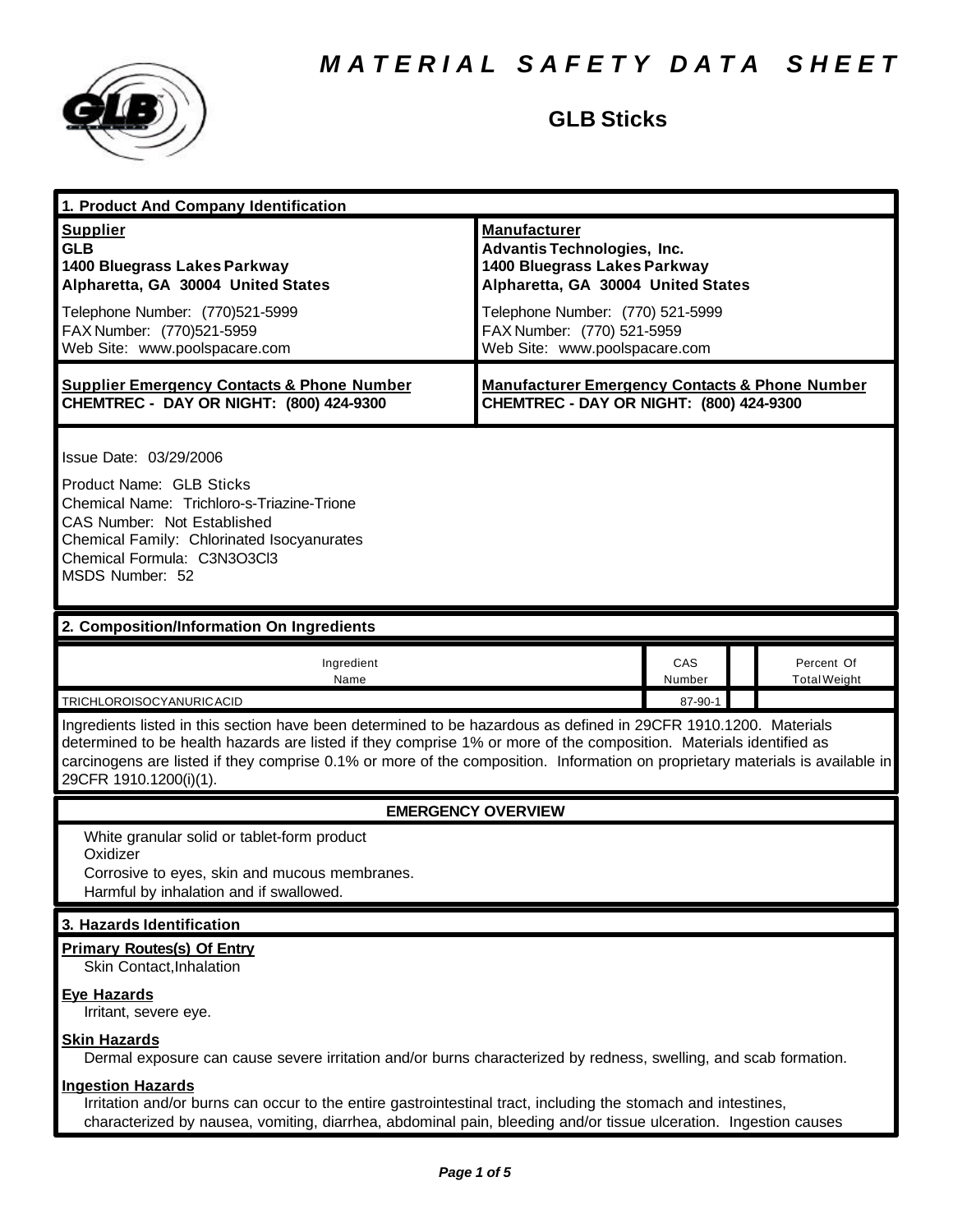## **GLB Sticks**

## **3. Hazards Identification - Continued**

#### **Ingestion Hazards - Continued**

severe damage to the gastrointestinal tract with the potential to cause perforation.

#### **Inhalation Hazards**

Causes respiratory tract irritation.

## **Signs And Symptoms**

Irritation of Eyes and Respiratory Passages

## **Conditions Aggravated By Exposure** Asthma, Respiatory and Cardiovascular Disease

## **First Aid (Pictograms)**



## **4. First Aid Measures**

#### **Eye**

In case of contact, hold eyelids apart and immediately flush eyes with plenty of water for at least 20 minutes. Get medical attention immediately.

#### **Skin**

In case of contact, immediately flush skin with plenty of water. Get medical attention immediately if irritation (redness, rash, blistering) develops and persists.

#### **Ingestion**

Drink large amounts of water. Avoid Alcohol. Do not induce vomiting. Contact a physician or poison control.

#### **Inhalation**

If inhaled, remove to fresh air.

#### **Note To Physician**

**Corrosive** 

Incase of ingestion DO NOT induce vomiting. No specific antidote. Treat symptomatically and supportively.

## **Fire Fighting (Pictograms)**



## **5. Fire Fighting Measures**

Flash Point: n/a °F Flammability Class: NOT FLAMMABLE

#### **Fire And Explosion Hazards**

SMALL QUANTITIES OF WATER WILL REACT WITH THIS PRODUCT TO FORM HAZARDOUS AMOUNTS OF NITROGEN TRICHLORIDE(VIOLENT EXPLOSIVE)

## **Extinguishing Media**

In case of fire, soak (flood) with water. CAUTION DO NOT USE DRY CHEMICAL CONTAINING AMMONIA **COMPOUNDS** 

#### **Fire Fighting Instructions**

Firefighters should wear self-contained breathing apparatus and full protective gear.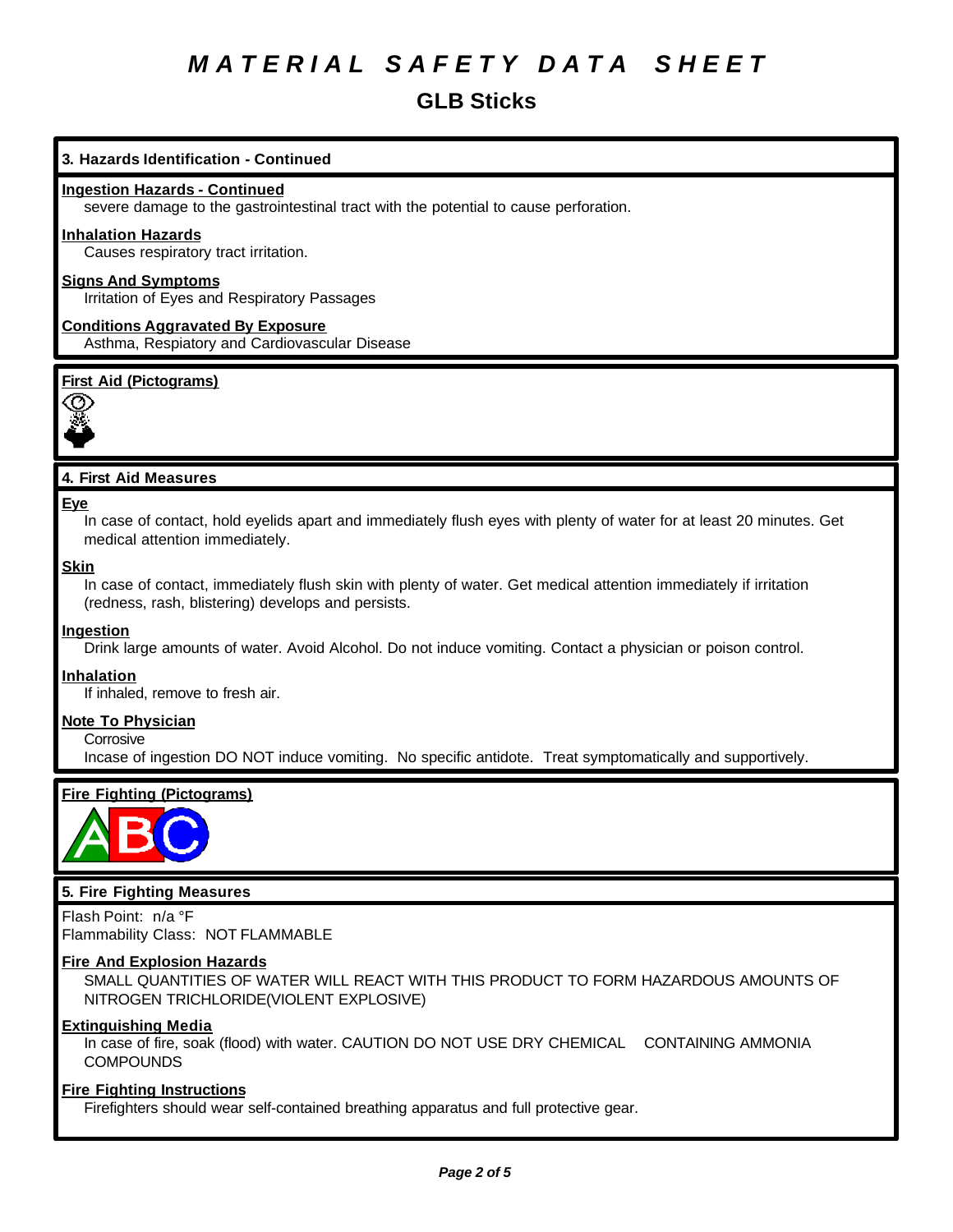**GLB Sticks**

## **5. Fire Fighting Measures - Continued**

**Fire Fighting Instructions - Continued**

### **6. Accidental Release Measures**

Clean up spill immediately. Complete cleanup on dry basis if possible. Use appropriate personal protective equipment (PPE). Use appropriate containers to avoid environmental contamination. Spills greater than 100 pounds constitute a reportable quantitiy by the US EPA

### **Handling & Storage (Pictograms)**



## **7. Handling And Storage**

### **Handling And Storage Precautions**

**Keep out of reach of children.** Store material in a cool and dry place. Do not reuse container

#### **Storage Precautions**

Keep out of reach of children. Store in a cool dry place. Do not Reuse container. Keep away from other types of chlorinating compounds and organic material. KEEP AWAY FROM AMMONIA AND AMMONIA COMPOUNDS. Do not store above 60C/140F.

### **Work/Hygienic Practices**

Use safe chemical handling procedures suitable for the hazards presended by this material.

## **Protective Clothing (Pictograms)**



## **8. Exposure Controls/Personal Protection**

#### **Engineering Controls**

Use with adequate general and local exhaust ventilation.

## **Eye/Face Protection**

Safety glasses with side shields or goggles.

#### **Skin Protection**

Chemical-resistant gloves.

#### **Respiratory Protection**

When dusty conditions are encountered, wear a NIOSH/OSHA full-face respirator with chlorine cartridges for protection against chlorine gas and dust/mist pre-filter.

Wear Long Sleeves

## **9. Physical And Chemical Properties**

#### **Appearance**

White tablet or stick

**Odor**

Chlorine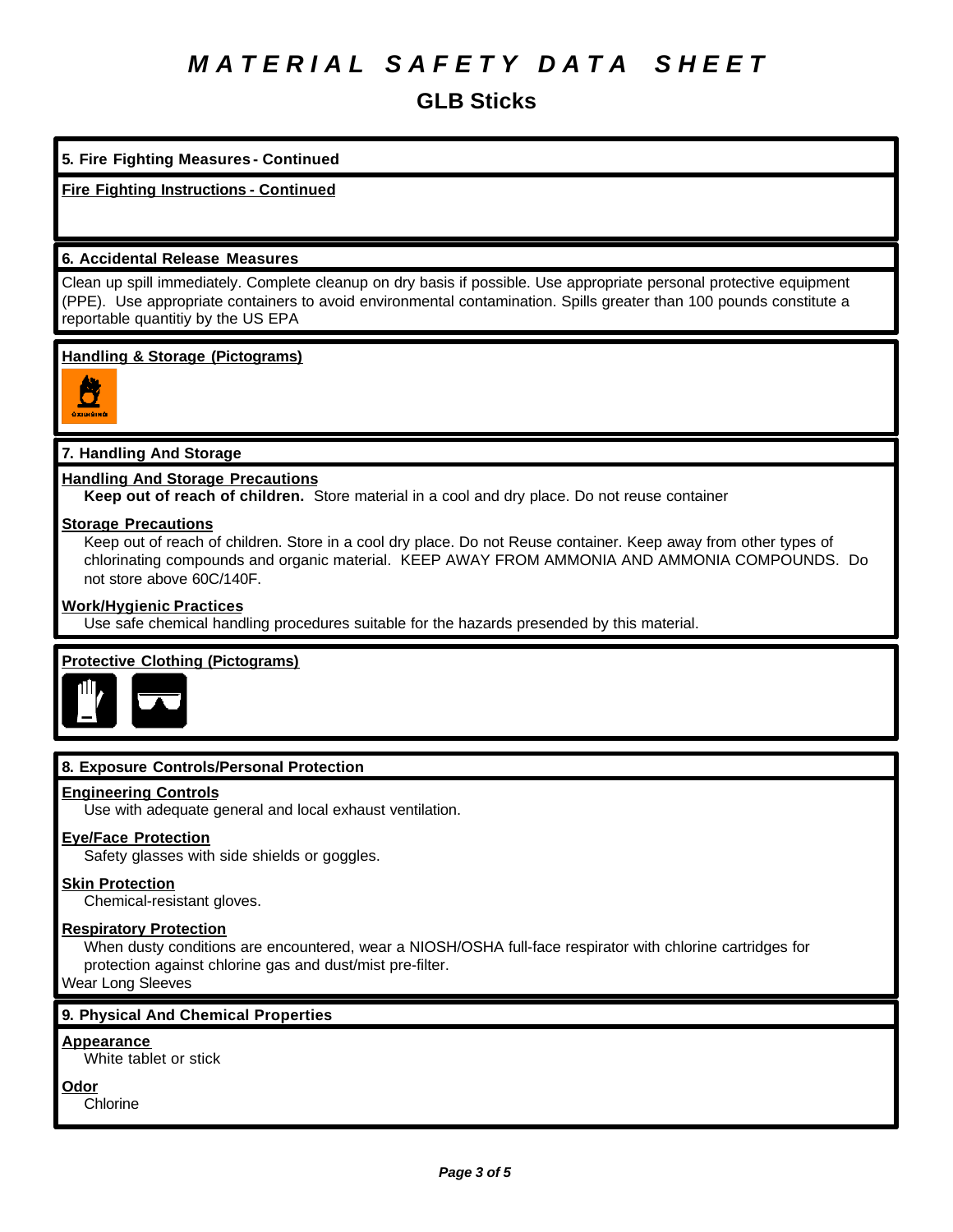## **GLB Sticks**

## **9. Physical And Chemical Properties - Continued**

## **Odor - Continued**

Chemical Type: Mixture Physical State: Solid Melting Point: Not applicable °F Boiling Point: Not applicable °F Specific Gravity: >1 Molecular Weight: NOT DETERMINED Vapor Pressure: Not applicable Vapor Density: Not applicable pH Factor: 2.7-2.9 At a Concentration Of 1% solution Evaporation Rate: Not Applicable

## **10. Stability And Reactivity**

Stability: STABLE Hazardous Polymerization: WILL NOT OCCUR

## **Conditions To Avoid (Stability)**

THERMAL DECOMPOSITION MAY PRODUCE CHLORINE AND OTHER TOXIC GASES

### **Incompatible Materials**

Reducing agents and Oxidizers, Nitrogen containing compounds, Calcium hypochlorite, Alkalies, Acids, Bases

### **Hazardous Decomposition Products**

Chlorine gas

#### **Conditions To Avoid (Polymerization)**

Water on product while in container. Humidity

#### **11. Toxicological Information**

## **Eye Effects**

**Corrosive** 

#### **Skin Effects Corrosive**

## **Acute Oral Effects**

Rat Oral LD50: 490 mg/kg

## **Acute Inhalation Effects**

Rat inhalation: Approx. 0.68 mg/l/4 hour - (nose only)

## **Chronic/Carcinogenicity**

Not known to be a carcinogen. Not classified by IARC, OSHA, EPA. Not included in NTP 10th Report on Carcinogens.

#### **Reproductive Effects**

There are no known or reported effects on reproductive function or fetal development. Toxilogical investigation indicates it does not effect reproductive function of fetal development.

#### **Mutagenicity (Genetic Effects)**

Not mutagenic in five Salmonella strains and one E.coli strain with or without mammalian microsomal activation.

#### **12. Ecological Information**

#### **Acute Toxicity - Fish And Invertebrates**

96 hour-LC50, Fish: 0.32 mg/l (Rainbow trout) 0.30 mg/l (bluegill sunfish)